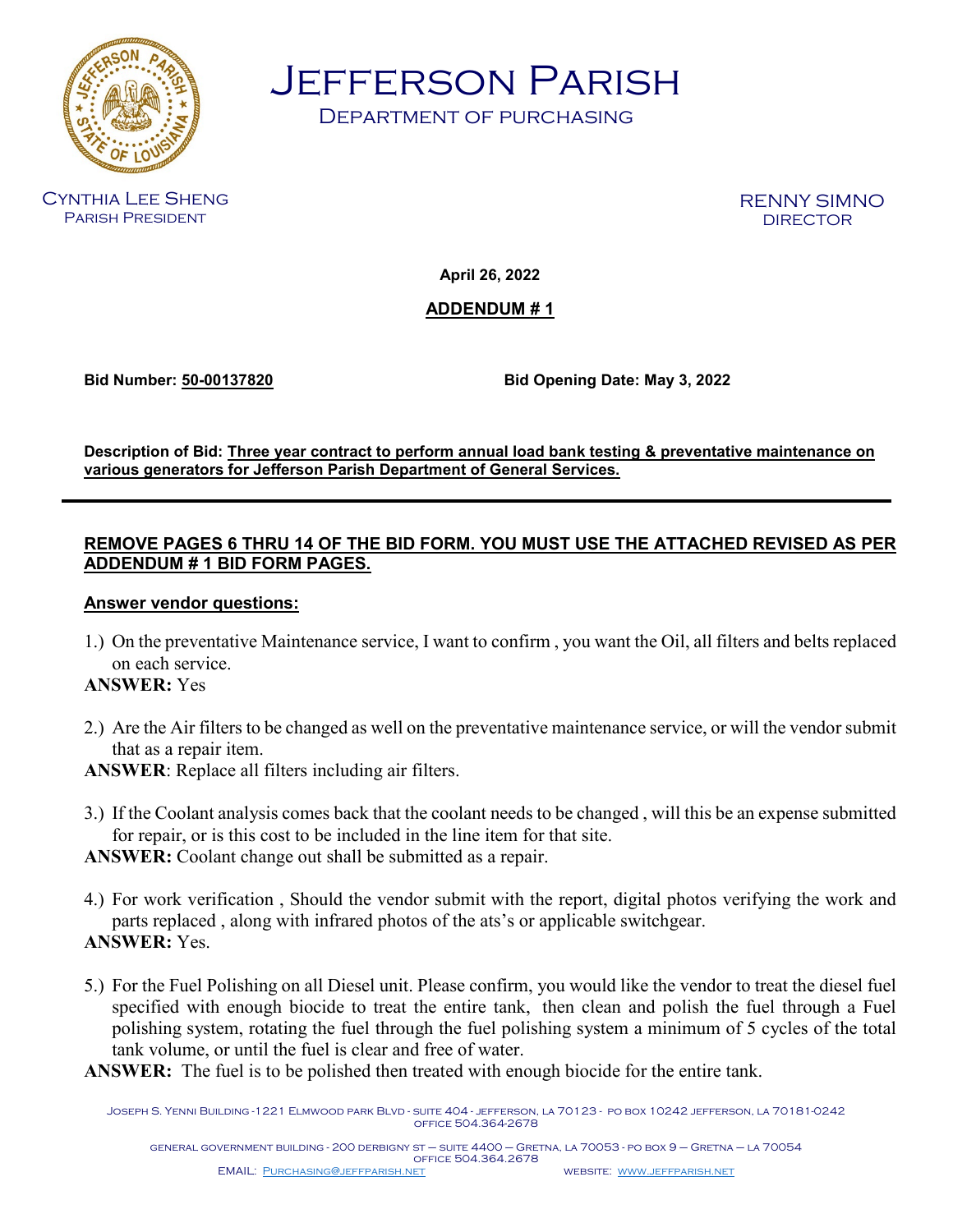

Jefferson Parish

Department of purchasing

RENNY SIMNO

**Page Two**

6.) On item numbers 1-14, is the requested quantity of 2 correct ? **ANSWER:** It should read 3.

7.) The KW on the unit at Public Works 2 humane way , showed 35,000kw . Is that correct ? **ANSWER:** 4 megawatt.

Sincerely,

**Donna Reamey**

Donna Reamey Buyer II

**Bidders must acknowledge all addenda on the bid form. Bidder acknowledges receipt of this addendum on the bid form by indicating the addendum number listed above. Failure to list each addenda number on the bid form will result in bid rejection.**

**This addendum is a part of the contract documents and modifies the original bidding documents and specifications. The contents of this addendum shall be included in the contract documents. Changes made by this addendum shall take precedence over the documents of earlier date.**

Joseph S. Yenni Building -1221 Elmwood park Blvd - suite 404 - jefferson, la 70123 - po box 10242 jefferson, la 70181-0242 office 504.364-2678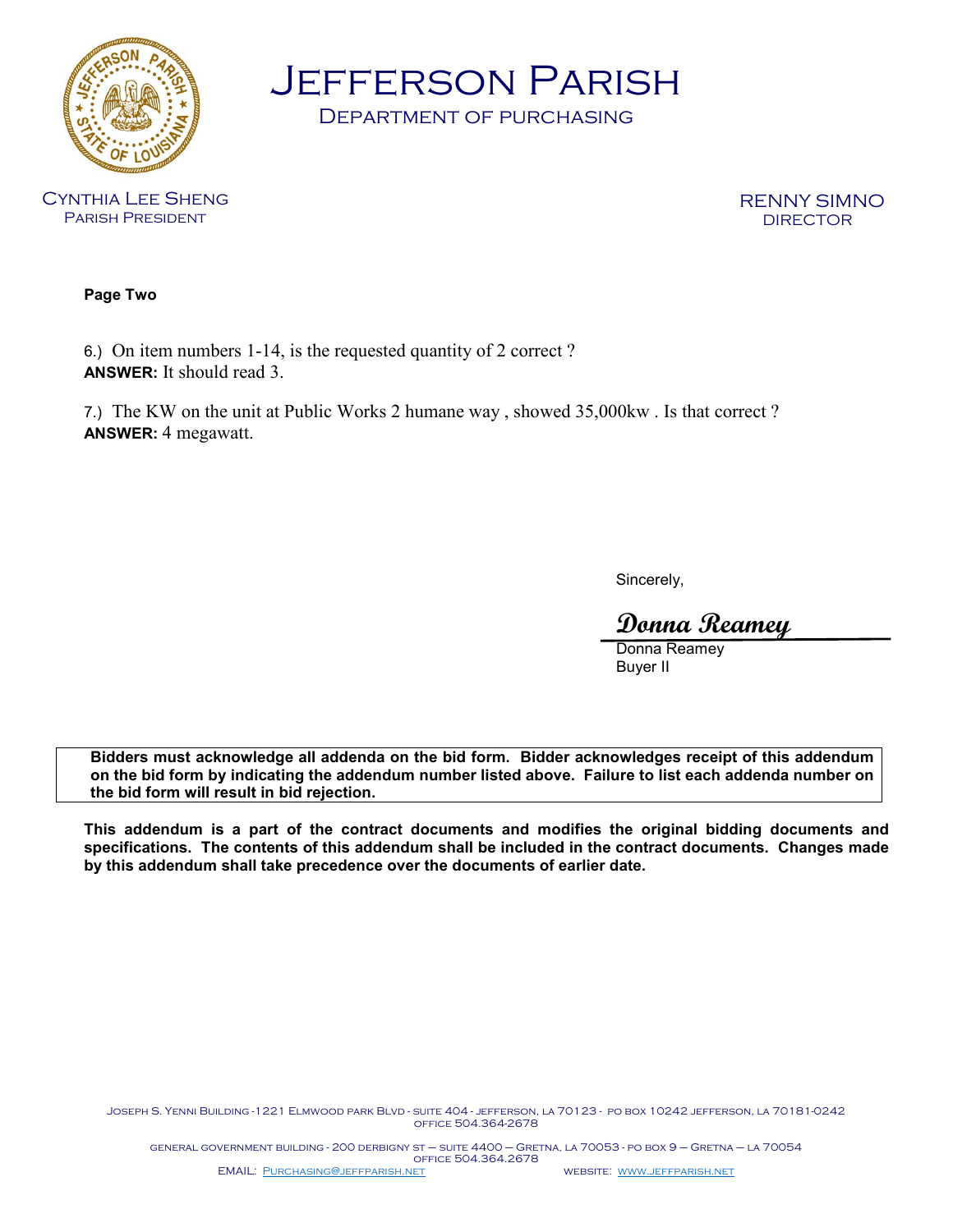### **BID FORM Non Public Works**

#### **All Public Work Projects are required to use the Louisiana Uniform Public Work Bid Form**

**All prices must be held firm unless an escalation provision is requested in this bid. Jefferson Parish will allow one escalation during the term of the contract, which may not exceed the U.S. Bureau of Labor Statistics National Index for all Urban Consumers, unadjusted 12 month figure. The most recently published figure issued at the time an adjustment is requested will be used. A request must be made in writing by the vendor, and the escalation will only be applied to purchases made after the request is made.**

**Are you requesting an escalation provision?**

**YES \_\_\_\_\_\_\_\_\_\_\_\_\_\_\_ NO \_\_\_\_\_\_\_\_\_\_\_\_\_\_**

**MAXIMUM ESCALATION PERCENTAGE REQUESTED \_\_\_\_\_\_\_\_\_\_%**

INITIAL BID PRICES WILL REMAIN FIRM THROUGH THE DATE OF \_

**For the purposes of comparison of bids when an escalation provision is requested, Jefferson Parish will apply the maximum escalation percentage quoted by the bidder to the period to which it is applied in the bid. The initial price and the escalation will be used to calculate the total bid price. It will be assumed,for comparison of prices only, that an equal amount of material or labor is purchased each month throughout the entire contract.**

## **DELIVERY: FOB JEFFERSON PARISH**

**INDICATE DELIVERY DATE ON EQUIPMENT AND SUPPLIES**

**LOUISIANA CONTRACTOR'S LICENSE NO.: (if applicable)**

### **THIS SECTION MUST BE COMPLETED BY BIDDER:**

|                   | In the event that addenda are issued with this bid, bidders MUST acknowledge all addenda on the bid form. Bidder must<br>acknowledge receipt of an addendum on the bid form by placing the addendum number as indicated. Failure to acknowledge<br>any addendum on the bid form will result in bid rejection. |  |                     |
|-------------------|---------------------------------------------------------------------------------------------------------------------------------------------------------------------------------------------------------------------------------------------------------------------------------------------------------------|--|---------------------|
|                   |                                                                                                                                                                                                                                                                                                               |  |                     |
|                   | NUMBER: ___________________________                                                                                                                                                                                                                                                                           |  |                     |
|                   | NUMBER: ____________________________                                                                                                                                                                                                                                                                          |  |                     |
|                   | NUMBER: __________________________                                                                                                                                                                                                                                                                            |  |                     |
|                   | TOTAL PRICE OF ALL BID ITEMS: \$                                                                                                                                                                                                                                                                              |  |                     |
| <b>AUTHORIZED</b> |                                                                                                                                                                                                                                                                                                               |  |                     |
|                   |                                                                                                                                                                                                                                                                                                               |  |                     |
|                   |                                                                                                                                                                                                                                                                                                               |  | <b>Printed Name</b> |
|                   | SIGNING INDICATES YOU HAVE READ AND COMPLY WITH THE INSTRUCTIONS AND CONDITIONS.                                                                                                                                                                                                                              |  |                     |

**NOTE: All bids should be returned with the BID NUMBER and BID OPENING DATE indicated on the outside of the envelope submitted to the Purchasing Department.**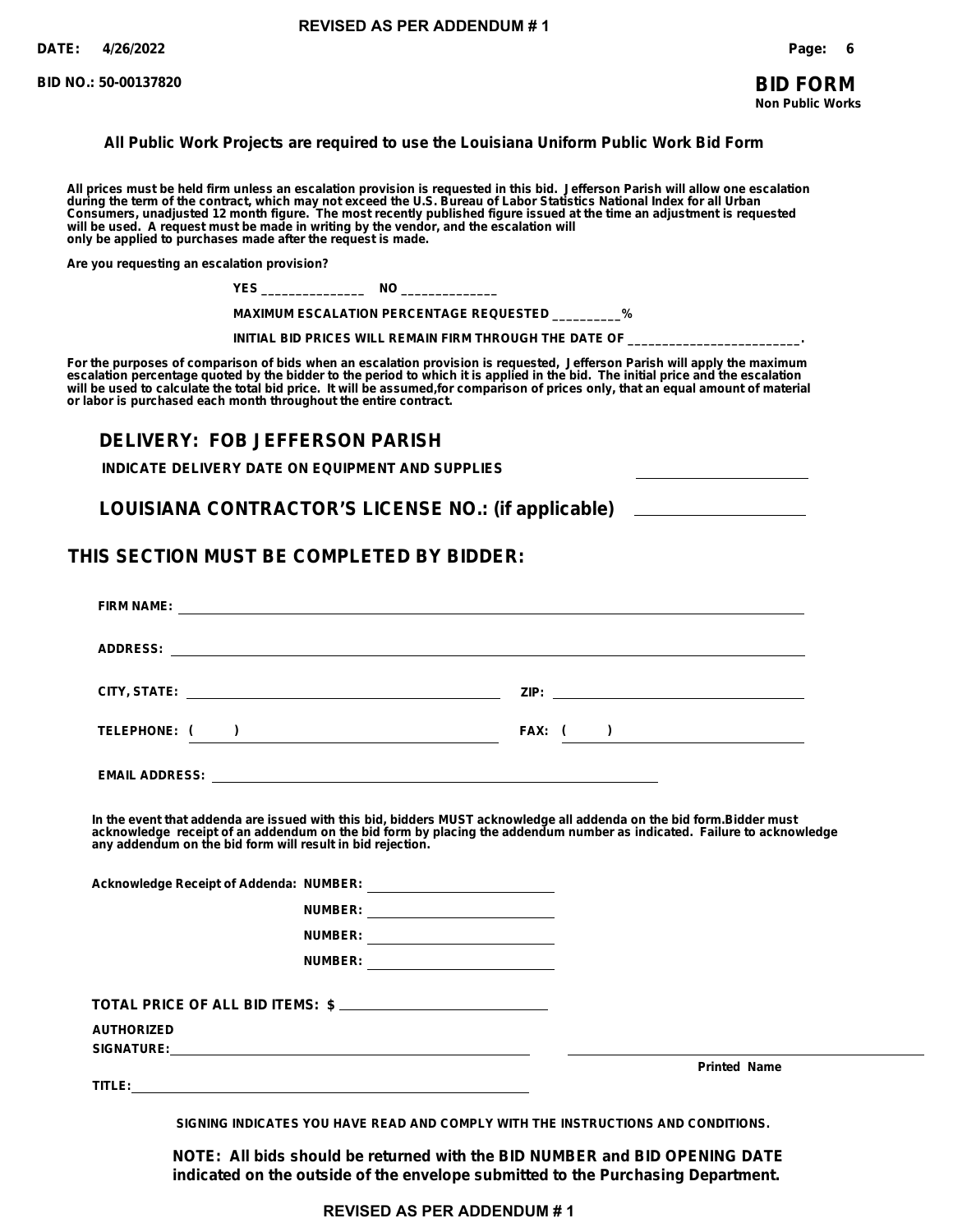#### **BID NO.: 50-00137820**

| <b>ITEM</b><br><b>NUMBER</b> | <b>QUANTITY</b> | U/M | <b>DESCRIPTION OF ARTICLES</b>                                                                                                                                                                            | <b>UNIT PRICE</b><br><b>QUOTED</b> | <b>TOTALS</b> |
|------------------------------|-----------------|-----|-----------------------------------------------------------------------------------------------------------------------------------------------------------------------------------------------------------|------------------------------------|---------------|
|                              |                 |     | THREE YEAR CONTRACT TO PERFORM ANNUAL<br><b>LOAD BANK TESTING &amp; PREVENTATIVE</b><br><b>MAINTENANCE ON VARIOUS GENERATORS FOR</b><br><b>JEFFERSON PARISH DEPARTMENT OF GENERAL</b><br><b>SERVICES.</b> |                                    |               |
| $\mathbf{1}$                 | 3.00            | EA  | 0010 500 KW GENERATOR<br><b>CUMMINS - NATURAL GAS</b>                                                                                                                                                     |                                    |               |
|                              |                 |     | <b>SERIAL #DX101520670</b>                                                                                                                                                                                |                                    |               |
|                              |                 |     | <b>1ST PARISH COURT</b><br>924 DAVID DRIVE<br>METAIRIE, LA 70003                                                                                                                                          |                                    |               |
| $\mathbf{2}$                 | 3.00            | EA  | 0020 - 250 KW GENERATOR<br><b>DETROIT - NATURAL GAS</b>                                                                                                                                                   |                                    |               |
|                              |                 |     | <b>SERIAL #782208</b>                                                                                                                                                                                     |                                    |               |
|                              |                 |     | <b>2ND PARISH COURT</b><br><b>100 HUEY P. LONG AVENUE</b><br><b>GRETNA, LA 70053</b>                                                                                                                      |                                    |               |
| 3                            | 3.00            | EA  | 0030 - 2000 KW GENERATOR<br><b>BALDOR - DIESEL</b>                                                                                                                                                        |                                    |               |
|                              |                 |     | SERIAL #1C9CK4031BA681091                                                                                                                                                                                 |                                    |               |
|                              |                 |     | <b>CENTRAL PLANT</b><br>960 1ST STREET<br><b>GRETNA, LA 70053</b>                                                                                                                                         |                                    |               |
| 4                            | 3.00            | EA  | 0040 - 250 KW GENERATOR<br><b>ONAN - NATURAL GAS</b>                                                                                                                                                      |                                    |               |
|                              |                 |     | <b>SERIAL #25272806</b>                                                                                                                                                                                   |                                    |               |
|                              |                 |     | <b>DISTRICT ATTORNEY BUILDING</b><br><b>100 DERBIGNY STREET</b><br><b>GRETNA, LA 70053</b>                                                                                                                |                                    |               |
| 5                            | 3.00            | EA  | 0050 - 240 KW GENERATOR<br><b>CATERPILLAR - NATURAL GAS</b>                                                                                                                                               |                                    |               |
|                              |                 |     | SERIAL #CBM00142                                                                                                                                                                                          |                                    |               |
|                              |                 |     | <b>EASTBANK HEALTH UNIT</b><br><b>111 N. CAUSEWAY BOULEVARD</b><br>METAIRIE, LA 70001                                                                                                                     |                                    |               |
| 6                            | 3.00            | EA  | 0060 - 1250 KW GENERATOR<br><b>BALDOR - DIESEL</b>                                                                                                                                                        |                                    |               |
|                              |                 |     | SERIAL #P0910290001                                                                                                                                                                                       |                                    |               |
|                              |                 |     |                                                                                                                                                                                                           |                                    |               |
|                              |                 |     | <b>REVISED AS PER ADDENDUM #1</b>                                                                                                                                                                         |                                    |               |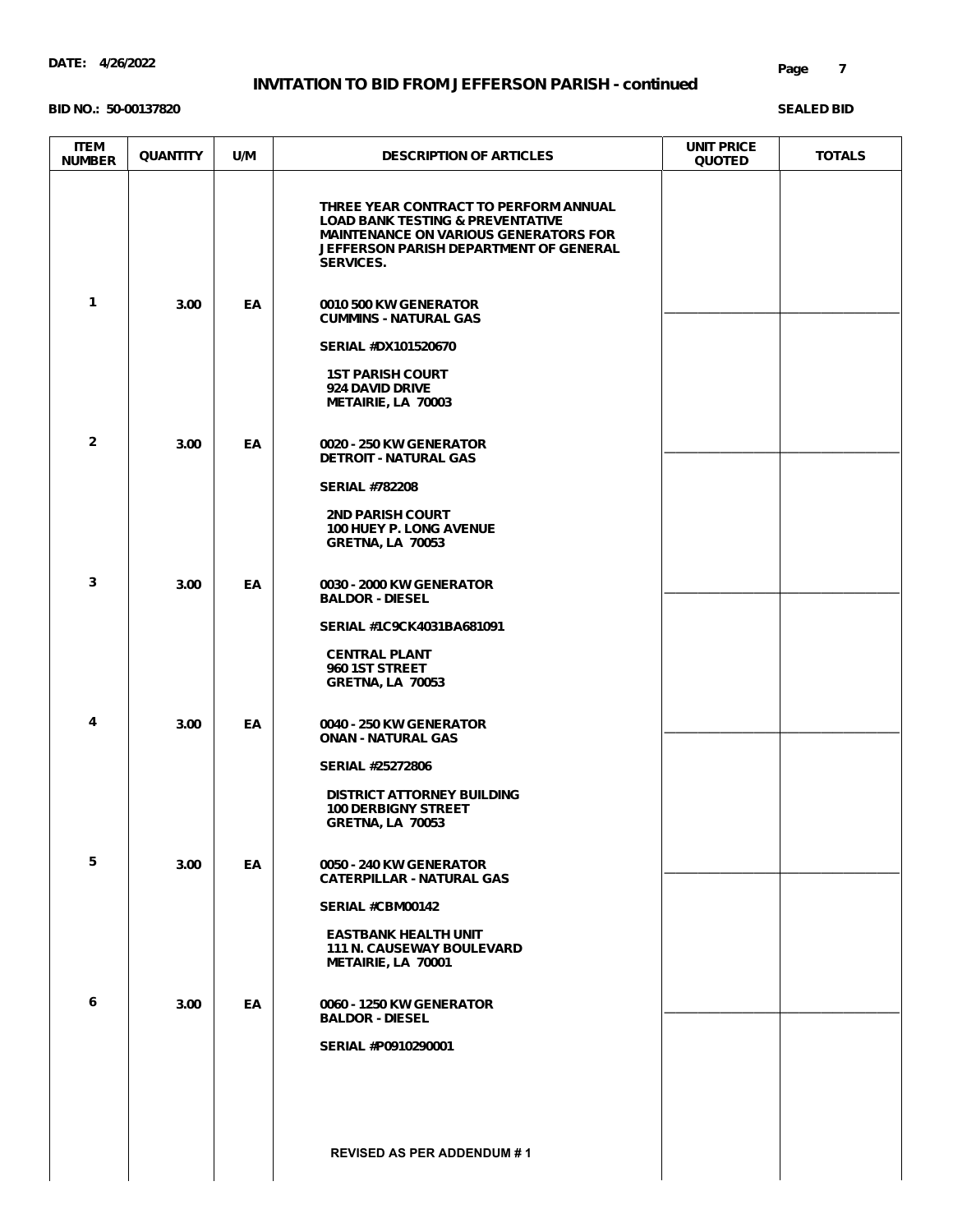#### **BID NO.: 50-00137820**

| <b>ITEM</b><br><b>NUMBER</b> | <b>QUANTITY</b> | U/M       | <b>DESCRIPTION OF ARTICLES</b>                                                           | <b>UNIT PRICE</b><br><b>QUOTED</b> | <b>TOTALS</b> |
|------------------------------|-----------------|-----------|------------------------------------------------------------------------------------------|------------------------------------|---------------|
|                              |                 |           | <b>J P CORRECTIONAL CENTER</b><br><b>100 DOLHONDE STREET</b><br><b>GRETNA, LA 70053</b>  |                                    |               |
| $\overline{7}$               | 3.00            | EA        | 0070 - 1000 KW GENERATOR<br><b>CUMMINS - DIESEL</b>                                      |                                    |               |
|                              |                 |           | <b>SERIAL #J090038498</b>                                                                |                                    |               |
|                              |                 |           | <b>EOCC</b><br>910 3RD STREET<br><b>GRETNA, LA 70053</b>                                 |                                    |               |
| 8                            | 3.00            | EA        | 0080 - 100 KW GENERATOR<br><b>CUMMINS - DIESEL</b>                                       |                                    |               |
|                              |                 |           | <b>SERIAL #J090038500</b>                                                                |                                    |               |
|                              |                 |           | <b>EOCC</b><br>910 3RD STREET<br><b>GRETNA, LA 70053</b>                                 |                                    |               |
| 9                            | 3.00            | EA        | 0090 - 155 KW GENERATOR<br><b>MAGNUM - DIESEL</b>                                        |                                    |               |
|                              |                 |           | <b>SERIAL #1408225</b>                                                                   |                                    |               |
|                              |                 |           | <b>EOCC</b><br>910 3RD STREET<br><b>GRETNA, LA 70053</b>                                 |                                    |               |
| 10                           | 3.00            | EA        | 0100 - 174 KW GENERATOR<br><b>MAGNUM - DIESEL</b>                                        |                                    |               |
|                              |                 |           | <b>SERIAL #1406685</b>                                                                   |                                    |               |
|                              |                 |           | <b>EOCC</b><br>910 3RD STREET<br><b>GRETNA, LA 70053</b>                                 |                                    |               |
| 11                           | 3.00            | EA        | 0110 - 1000 KW GENERATOR<br><b>CATERPILLAR - DIESEL</b>                                  |                                    |               |
|                              |                 |           | <b>SERIAL #G5D00237</b>                                                                  |                                    |               |
|                              |                 |           | <b>JOSEPH S. YENNI BUILDING</b><br><b>1221 ELMWOOD PARK BLVD.</b><br>JEFFERSON, LA 70121 |                                    |               |
| 12 <sub>2</sub>              | 3.00            | <b>EA</b> | 0120 - 1000 KW GENERATOR<br><b>CATERPILLAR - DIESEL</b>                                  |                                    |               |
|                              |                 |           | <b>SERIAL #G5D00238</b>                                                                  |                                    |               |
|                              |                 |           | <b>JOSEPH S. YENNI BUILDING</b><br><b>1221 ELMWOOD PARK BLVD.</b>                        |                                    |               |
|                              |                 |           |                                                                                          |                                    |               |
|                              |                 |           | <b>REVISED AS PER ADDENDUM #1</b>                                                        |                                    |               |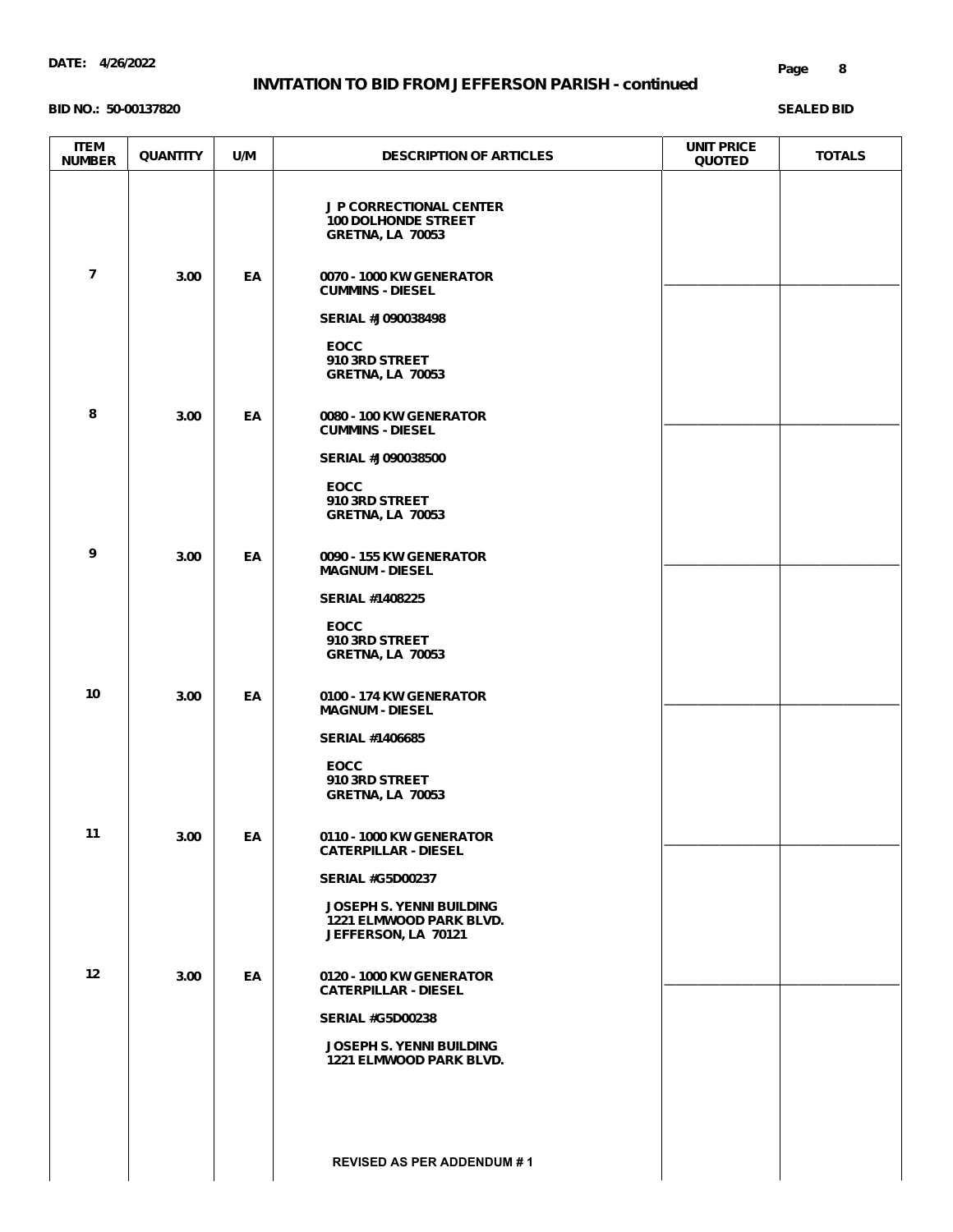#### **DATE: 4/26/2022**

### **INVITATION TO BID FROM JEFFERSON PARISH - continued**

#### **BID NO.: 50-00137820**

#### **Page 9**

| <b>ITEM</b><br><b>NUMBER</b> | <b>QUANTITY</b> | U/M | <b>DESCRIPTION OF ARTICLES</b>                                                                                        | <b>UNIT PRICE</b><br><b>QUOTED</b> | <b>TOTALS</b> |
|------------------------------|-----------------|-----|-----------------------------------------------------------------------------------------------------------------------|------------------------------------|---------------|
|                              |                 |     | JEFFERSON, LA 70121                                                                                                   |                                    |               |
| 13                           | 3.00            | EA  | 0130 - 350 KW GENERATOR<br><b>CUMMINS - DIESEL</b>                                                                    |                                    |               |
|                              |                 |     | SERIAL #H0700969889                                                                                                   |                                    |               |
|                              |                 |     | <b>JEFFERSON PERFORMING ARTS CENTER</b><br><b>6400 AIRLINE DRIVE</b><br>METAIRIE, LA 70003                            |                                    |               |
| 14                           | 3.00            | EA  | 0140 - 600 KW GENERATOR<br><b>GENERAT DIESEL</b>                                                                      |                                    |               |
|                              |                 |     | SERIAL #P1408110005                                                                                                   |                                    |               |
|                              |                 |     | <b>GG/DONELON BUILDINGS</b><br><b>200 DERBIGNY STREET</b><br><b>GRETNA, LA 70053</b>                                  |                                    |               |
| 15                           | 3.00            | EA  | 0150 - 750 KW GENERATOR<br><b>CUMMINS - NATURAL GAS</b>                                                               |                                    |               |
|                              |                 |     | <b>SERIAL #00911002</b>                                                                                               |                                    |               |
|                              |                 |     | <b>JUVENILE JUSTICE CENTER</b><br><b>1550 GRETNA BOULEVARD</b><br><b>HARVEY, LA 70058</b>                             |                                    |               |
| 16                           | 3.00            | EA  | 0160 - 150 KW GENERATOR<br><b>CUMMINS - NATURAL GAS</b>                                                               |                                    |               |
|                              |                 |     | <b>SERIAL #M15C109334</b>                                                                                             |                                    |               |
|                              |                 |     | <b>EAST BANK FIRE DEPARTMENT</b><br><b>JP FIRE TRAINING CENTER</b><br>3221 RIVER ROAD<br><b>BRIDGE CITY, LA 70094</b> |                                    |               |
| 17                           | 3.00            | EA  | 0170 - 530 KW GENERATOR<br>KOHLER - NATURAL GAS                                                                       |                                    |               |
|                              |                 |     | <b>SERIAL #P0101187-TF-B</b>                                                                                          |                                    |               |
|                              |                 |     | <b>FIRE HEADQUARTERS</b><br><b>834 S. CLEARVIEW PARKWAY</b><br>JEFFERSON, LA 70123                                    |                                    |               |
| 18                           | 3.00            | EA  | 0180 - 70 KW GENERATOR<br><b>CUMMINS - NATURAL GAS</b>                                                                |                                    |               |
|                              |                 |     | <b>SERIAL #G106978778</b>                                                                                             |                                    |               |
|                              |                 |     | <b>EAST BANK FIRE DEPARTMENT</b><br><b>STATION 11</b><br>3525 JEFFERSON HIGHWAY                                       |                                    |               |
|                              |                 |     |                                                                                                                       |                                    |               |
|                              |                 |     | <b>REVISED AS PER ADDENDUM #1</b>                                                                                     |                                    |               |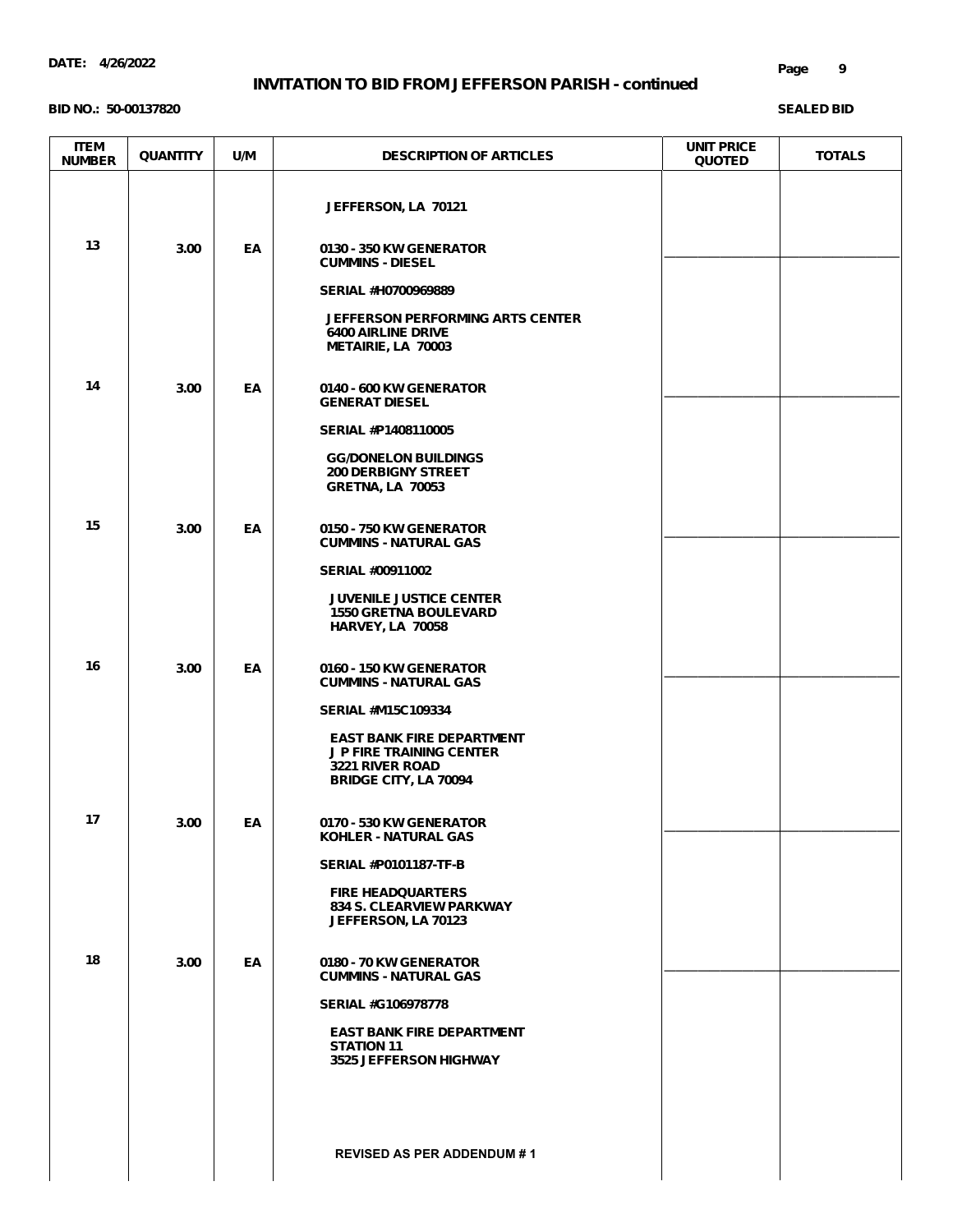#### **DATE: 4/26/2022**

### **INVITATION TO BID FROM JEFFERSON PARISH - continued**

#### **BID NO.: 50-00137820**

#### **Page 10**

| <b>ITEM</b><br><b>NUMBER</b> | <b>QUANTITY</b> | U/M | <b>DESCRIPTION OF ARTICLES</b>                                                                                         | <b>UNIT PRICE</b><br><b>QUOTED</b> | <b>TOTALS</b> |
|------------------------------|-----------------|-----|------------------------------------------------------------------------------------------------------------------------|------------------------------------|---------------|
|                              |                 |     | JEFFERSON, LA 70121                                                                                                    |                                    |               |
| 19                           | 3.00            | EA  | 0190 - 40 KW GENERATOR<br><b>ENERGY PAC - DIESEL</b>                                                                   |                                    |               |
|                              |                 |     | SERIAL #M07D207281-03                                                                                                  |                                    |               |
|                              |                 |     | <b>EAST BANK FIRE DEPARTMENT</b><br><b>STATION 12</b><br>968 JEFFERSON HIGHWAY<br>JEFFERSON, LA 70121                  |                                    |               |
| 20                           | 3.00            | EA  | 0200 - 100 KW GENERATOR<br><b>CUMMINS - NATURAL GAS</b>                                                                |                                    |               |
|                              |                 |     | <b>SERIAL #R910365001</b>                                                                                              |                                    |               |
|                              |                 |     | <b>EAST BANK FIRE DEPARTMENT</b><br><b>STATION 13</b><br>968 CALUMET STREET<br>METAIRIE, LA 70001                      |                                    |               |
| 21                           | 3.00            | EA  | 0210 - 200 KW GENERATOR<br><b>GENERAC - NATURAL GAS</b>                                                                |                                    |               |
|                              |                 |     | SERIAL #SG0206-G36133N18HPSY                                                                                           |                                    |               |
|                              |                 |     | <b>EAST BANK FIRE DEPARTMENT</b><br><b>STATION 14</b><br><b>1714 EDINBURGH STREET</b><br>METAIRIE, LA 70001            |                                    |               |
| 22                           | 3.00            | EA  | 0220 - 125 KW GENERATOR<br><b>CUMMINS - NATURAL GAS</b>                                                                |                                    |               |
|                              |                 |     | <b>SERIAL #C050753471</b>                                                                                              |                                    |               |
|                              |                 |     | <b>EAST BANK FIRE DEPARTMENT</b><br><b>STATION 15</b><br><b>1101 N. I-10 SERVICE ROAD</b><br><b>METAIRIE, LA 70001</b> |                                    |               |
| 23                           | 3.00            | EA  | 0230 - 200 KW GENERATOR                                                                                                |                                    |               |
|                              |                 |     | <b>GENERAC - NATURAL GAS</b><br>SERIAL #SG-0260-G26133N18MPSYC                                                         |                                    |               |
|                              |                 |     | <b>EAST BANK FIRE DEPARTMENT</b><br><b>STATION 16</b><br><b>5200 LAFRENIERE STREET</b><br><b>METAIRIE, LA 70005</b>    |                                    |               |
| 24                           | 3.00            | EA  | 0240 - 150 KW GENERATOR<br><b>CUMMINS - NATURAL GAS</b>                                                                |                                    |               |
|                              |                 |     | <b>SERIAL #M151399107</b>                                                                                              |                                    |               |
|                              |                 |     |                                                                                                                        |                                    |               |
|                              |                 |     | <b>REVISED AS PER ADDENDUM #1</b>                                                                                      |                                    |               |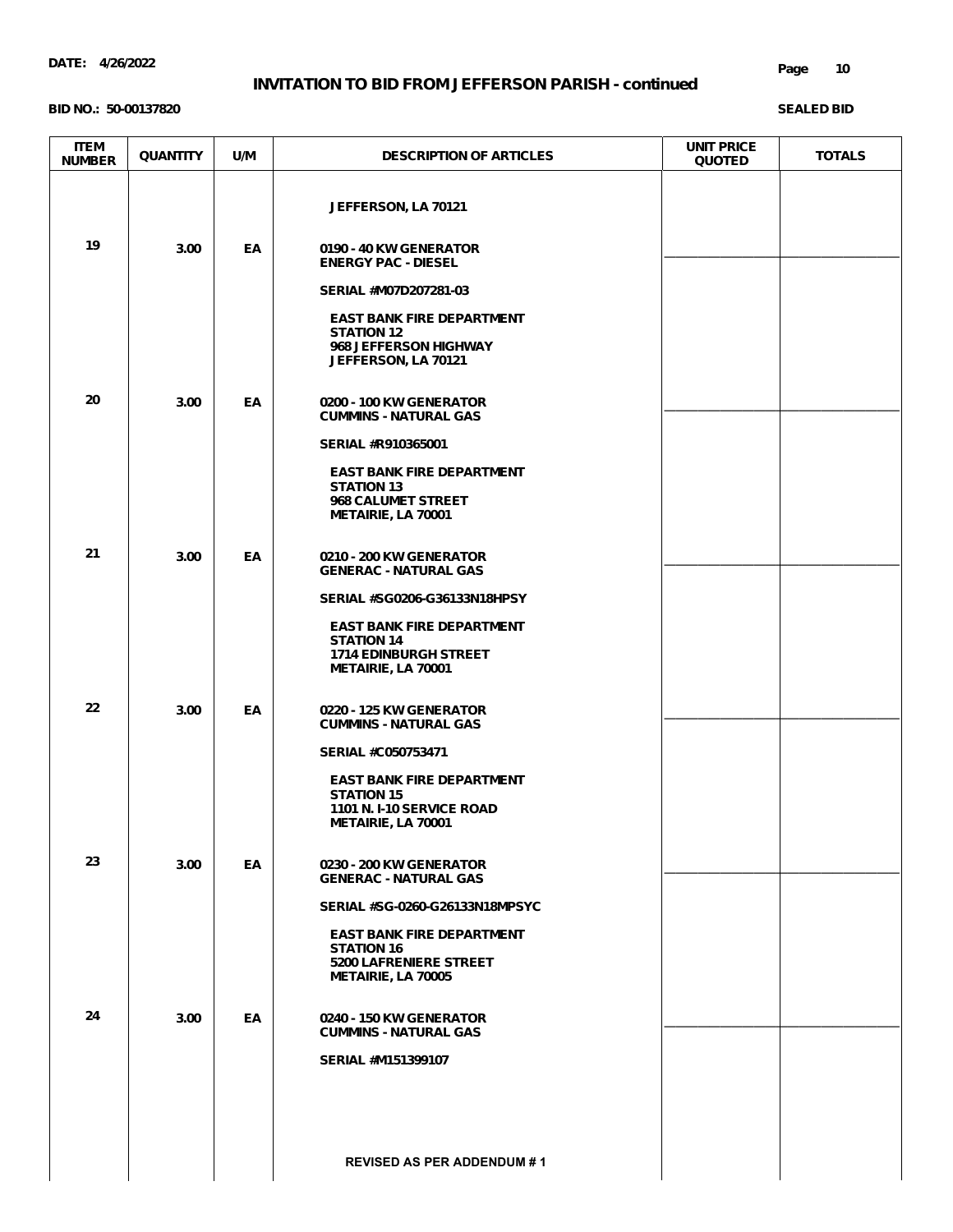#### **BID NO.: 50-00137820**

| <b>ITEM</b><br><b>NUMBER</b> | <b>QUANTITY</b> | U/M | <b>DESCRIPTION OF ARTICLES</b>                                                                                                                                   | <b>UNIT PRICE</b><br><b>QUOTED</b> | <b>TOTALS</b> |
|------------------------------|-----------------|-----|------------------------------------------------------------------------------------------------------------------------------------------------------------------|------------------------------------|---------------|
|                              |                 |     | <b>EAST BANK FIRE DEPARTMENT</b><br><b>STATION 17</b><br><b>6616 KAWANEE STREET</b><br>METAIRIE, LA 70003                                                        |                                    |               |
| 25                           | 3.00            | EA  | 0250 - 50 KW GENERATOR<br><b>GENERAC - NATURAL GAS</b>                                                                                                           |                                    |               |
|                              |                 |     | SERIAL #3005005002<br><b>EAST BANK FIRE DEPARTMENT</b><br><b>STATION 18</b><br>3430 N. CAUSEWAY BLVD.<br>METAIRIE, LA 70002                                      |                                    |               |
| 26                           | 3.00            | EA  | 0260 - 150 KW GENERATOR<br><b>CUMMINS - NATURAL GAS</b>                                                                                                          |                                    |               |
|                              |                 |     | <b>SERIAL #M15A023897</b><br><b>EAST BANK FIRE DEPARTMENT</b><br><b>STATION 19</b><br><b>455 EDWARDS AVENUE</b><br>HARAHAN, LA 70123                             |                                    |               |
| 27                           | 3.00            | EA  | 0270 - GENERATOR<br><b>CUMMINS - NATURAL GAS</b>                                                                                                                 |                                    |               |
| 28                           | 3.00            | ΕA  | <b>SERIAL #K090065283</b><br><b>EAST BANK FIRE DEPARTMENT</b><br><b>STATION 20</b><br><b>4110 HUDSON STREET</b><br>METAIRIE, LA 70006<br>0280 - 125 KW GENERATOR |                                    |               |
|                              |                 |     | <b>CUMMINS - NATURAL GAS</b>                                                                                                                                     |                                    |               |
|                              |                 |     | <b>SERIAL #C110200440</b><br><b>EAST BANK FIRE DEPARTMENT</b><br><b>LAMBERT STREET</b><br>5512 S. LAMBERT STREET<br>JEFFERSON, LA 70121                          |                                    |               |
| 29                           | 3.00            | EA  | 0290 - 50 KW GENERATOR<br><b>CUMMINS - NATURAL GAS</b>                                                                                                           |                                    |               |
|                              |                 |     | SERIAL #J200826071<br><b>EAST BANK FIRE DEPARTMENT</b><br><b>STATION 12B</b><br>968 JEFFERSON HIGHWAY<br>JEFFERSON, LA 70121                                     |                                    |               |
| 30                           | 3.00            | EA  | 0300 - 2000 KW GENERATOR<br><b>CUMMINS - DIESEL</b>                                                                                                              |                                    |               |
|                              |                 |     | <b>REVISED AS PER ADDENDUM #1</b>                                                                                                                                |                                    |               |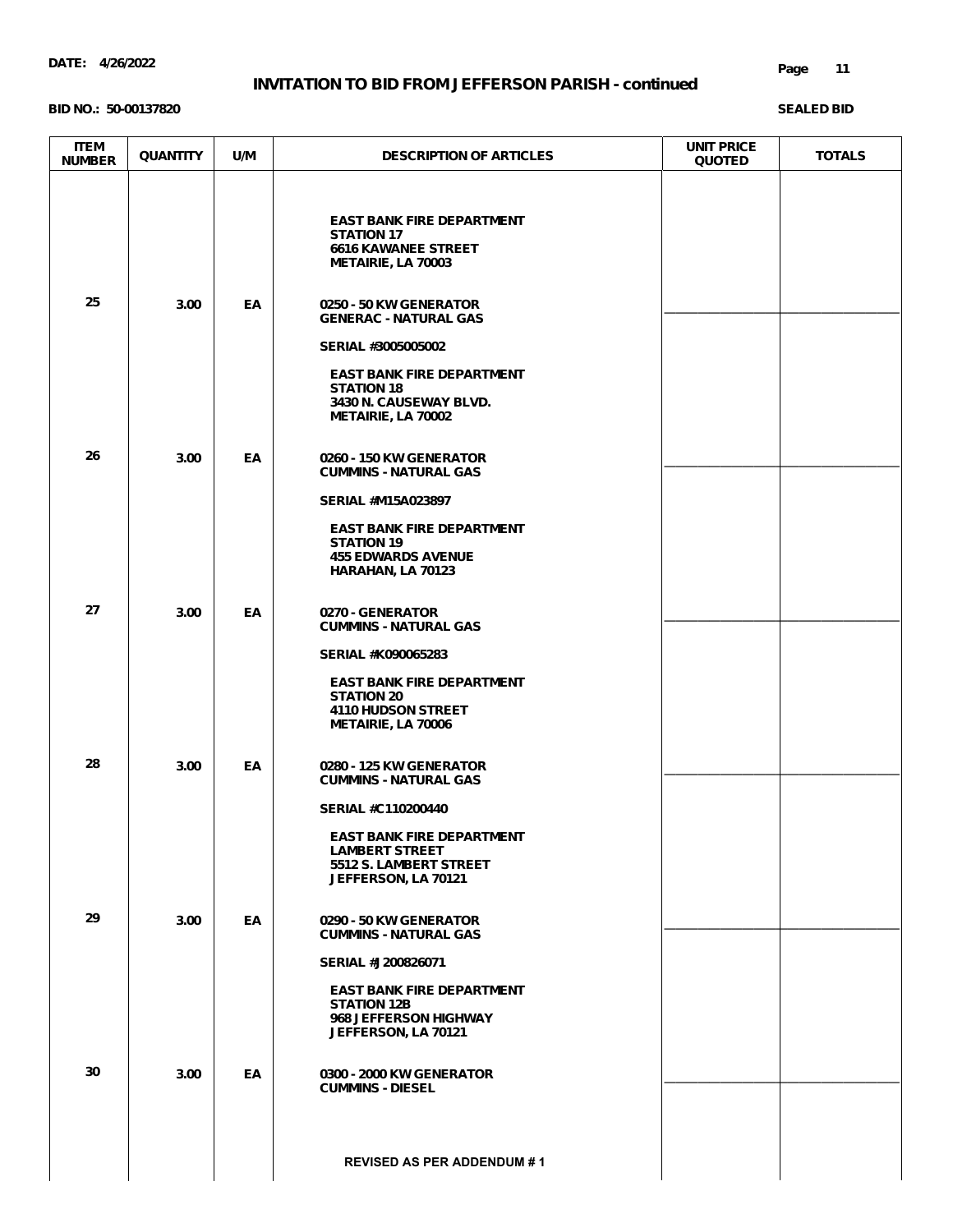**BID NO.: 50-00137820**

#### **Page 12**

| <b>ITEM</b><br><b>NUMBER</b> | <b>QUANTITY</b> | U/M | <b>DESCRIPTION OF ARTICLES</b>                                                                                                                                           | <b>UNIT PRICE</b><br><b>QUOTED</b> | <b>TOTALS</b> |
|------------------------------|-----------------|-----|--------------------------------------------------------------------------------------------------------------------------------------------------------------------------|------------------------------------|---------------|
|                              |                 |     | <b>SERIAL #D090242878</b><br><b>PUBLIC WORKS</b><br><b>1400 HIGHWAY 90</b><br><b>BRIDGE CITY, LA 70094</b>                                                               |                                    |               |
| 31                           | 3.00            | EA  | 0310 - 1750 KW GENERATOR<br><b>MTU - DIESEL</b><br>SERIAL #345552-1-1-0512<br><b>PUBLIC WORKS</b><br><b>2343 PAILET AVENUE</b><br><b>HARVEY, LA 70058</b>                |                                    |               |
| 32                           | 3.00            | EA  | 0320 - 4 MEGAWATT GENERATOR<br><b>CUMMINS - DIESEL</b><br><b>SERIAL #K150897146</b><br><b>PUBLIC WORKS</b><br><b>2 HUMANE WAY</b><br>HARAHAN, LA 70123                   |                                    |               |
| 33                           | 3.00            | EA  | 0330 - 1500 KW GENERATOR<br><b>MAGNA MAX - DIESEL</b><br>SERIAL #WA-582661-0913<br><b>PUBLIC WORKS SEWERAGE</b><br>6250 LAPALCO BLVD.<br>MARRERO, LA 70072               |                                    |               |
| 34                           | 3.00            | ΕA  | 0340 - 80 KW GENERATOR<br><b>CUMMINS - DIESEL</b><br><b>SERIAL #D200753535</b><br><b>PUBLIC WORKS SEWERAGE</b><br>6250 LAPALCO BLVD.<br>MARRERO, LA 70072                |                                    |               |
| 35                           | 3.00            | EA  | 0350 - 250 KW GENERATOR<br><b>CUMMINS - DIESEL</b><br><b>SERIAL #K180455102</b><br><b>PUBLIC WORKS SEWERAGE</b><br><b>702 EISEMAN AVENUE</b><br><b>MARRERO, LA 70072</b> |                                    |               |
| 36                           | 3.00            | EA  | 0360 - 200 KW GENERATOR<br><b>KATELIGHT - NATURAL GAS</b><br>SERIAL #135869-03077<br><b>REVISED AS PER ADDENDUM #1</b>                                                   |                                    |               |
|                              |                 |     |                                                                                                                                                                          |                                    |               |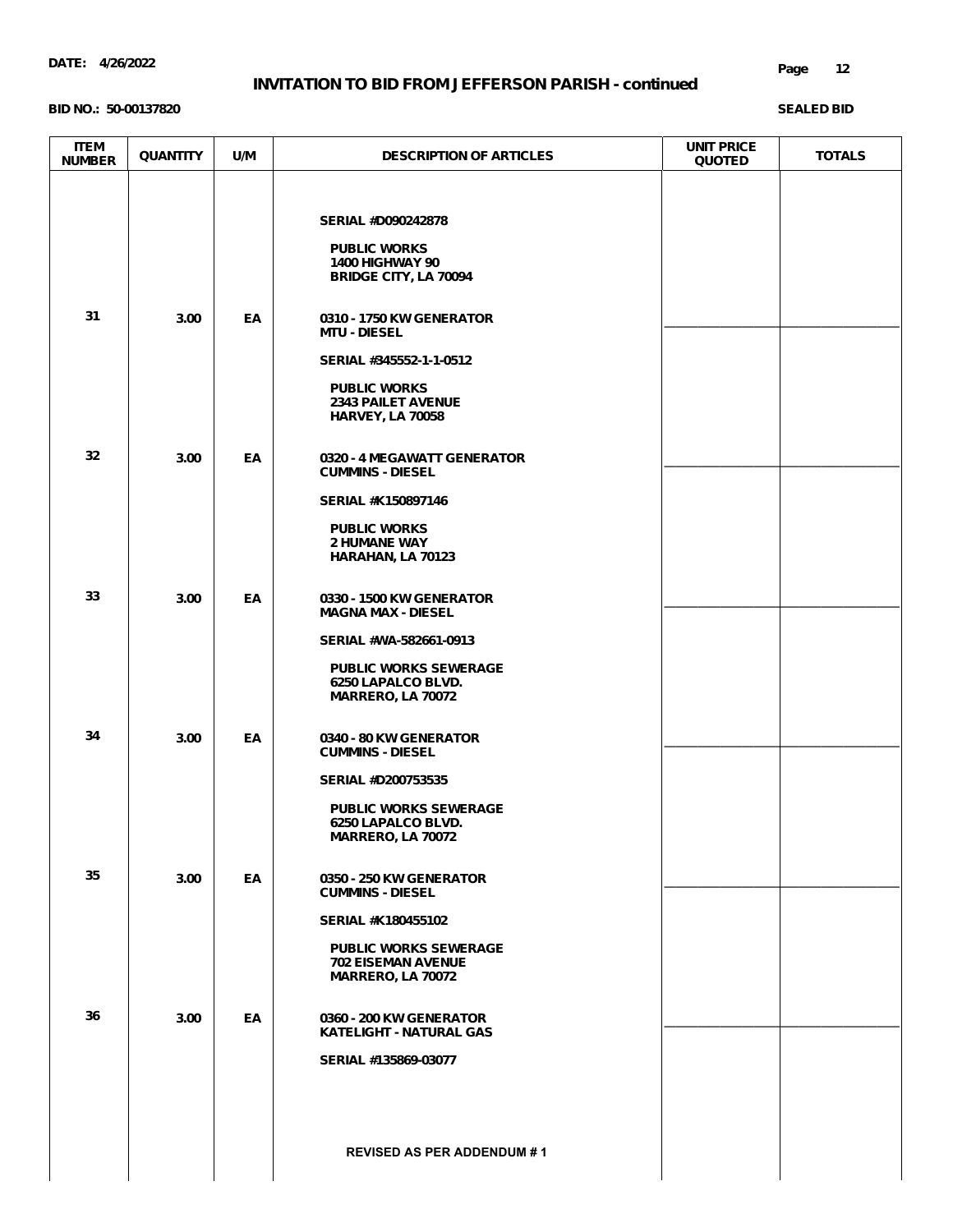#### **BID NO.: 50-00137820**

| <b>ITEM</b><br><b>NUMBER</b> | <b>QUANTITY</b> | U/M | <b>DESCRIPTION OF ARTICLES</b>                                                                     | <b>UNIT PRICE</b><br><b>QUOTED</b> | <b>TOTALS</b> |
|------------------------------|-----------------|-----|----------------------------------------------------------------------------------------------------|------------------------------------|---------------|
|                              |                 |     | <b>PUBLIC WORKS</b><br><b>1450 RIVER PARK ROAD</b><br><b>BRIDGE CITY, LA 70094</b>                 |                                    |               |
| 37                           | 3.00            | EA  | 0370 - 350 KW GENERATOR<br><b>CUMMINS - NATURAL GAS</b>                                            |                                    |               |
|                              |                 |     | SERIAL #2239910091PSN2231                                                                          |                                    |               |
|                              |                 |     | <b>PUBLIC WORKS</b><br>PAILET AVENUE & BATHIA STREET<br><b>HARVEY, LA 70058</b>                    |                                    |               |
| 38                           | 3.00            | EA  | 0380 - 660 KW GENERATOR<br><b>CUMMINS - DIESEL</b>                                                 |                                    |               |
|                              |                 |     | SERIAL #X20B093611                                                                                 |                                    |               |
|                              |                 |     | <b>PUBLIC WORKS</b><br>3602 CONLEE CANAL<br><b>GRETNA, LA 70053</b>                                |                                    |               |
| 39                           | 3.00            | EA  | 0390 - 1000 KW GENERATOR<br><b>KOHLER - DIESEL</b>                                                 |                                    |               |
|                              |                 |     | SERIAL #SGM 3268R4                                                                                 |                                    |               |
|                              |                 |     | <b>PUBLIC WORKS</b><br>500 WALL BLVD.<br><b>GRETNA, LA 70056</b>                                   |                                    |               |
| 40                           | 3.00            | EA  | 0400 - 1060 KW GENERATOR<br><b>MAGNAMAX - DIESEL</b>                                               |                                    |               |
|                              |                 |     | SERIAL #WA-578538-0611                                                                             |                                    |               |
|                              |                 |     | <b>PARK &amp; RECREATION</b><br><b>ALARIO CENTER</b><br>2000 SEGNETTE BLVD.<br>WESTWEGO, LA 70098  |                                    |               |
| 41                           | 3.00            | EA  | 0410 - 500 KW GENERATOR<br><b>ONSITE ENERGY - DIESEL</b>                                           |                                    |               |
|                              |                 |     | SERIAL #335243-1-1-0811                                                                            |                                    |               |
|                              |                 |     | <b>PARKS &amp; RECREATION</b><br><b>ALARIO CENTER</b><br>2000 SEGNETTE BLVD.<br>WESTWEGO, LA 70098 |                                    |               |
| 42                           | 3.00            | EA  | 0420 - 200 KW GENERATOR<br><b>GENERAC - NATURAL GAS</b>                                            |                                    |               |
|                              |                 |     | <b>SERIAL # N/A</b>                                                                                |                                    |               |
|                              |                 |     | <b>REVISED AS PER ADDENDUM #1</b>                                                                  |                                    |               |